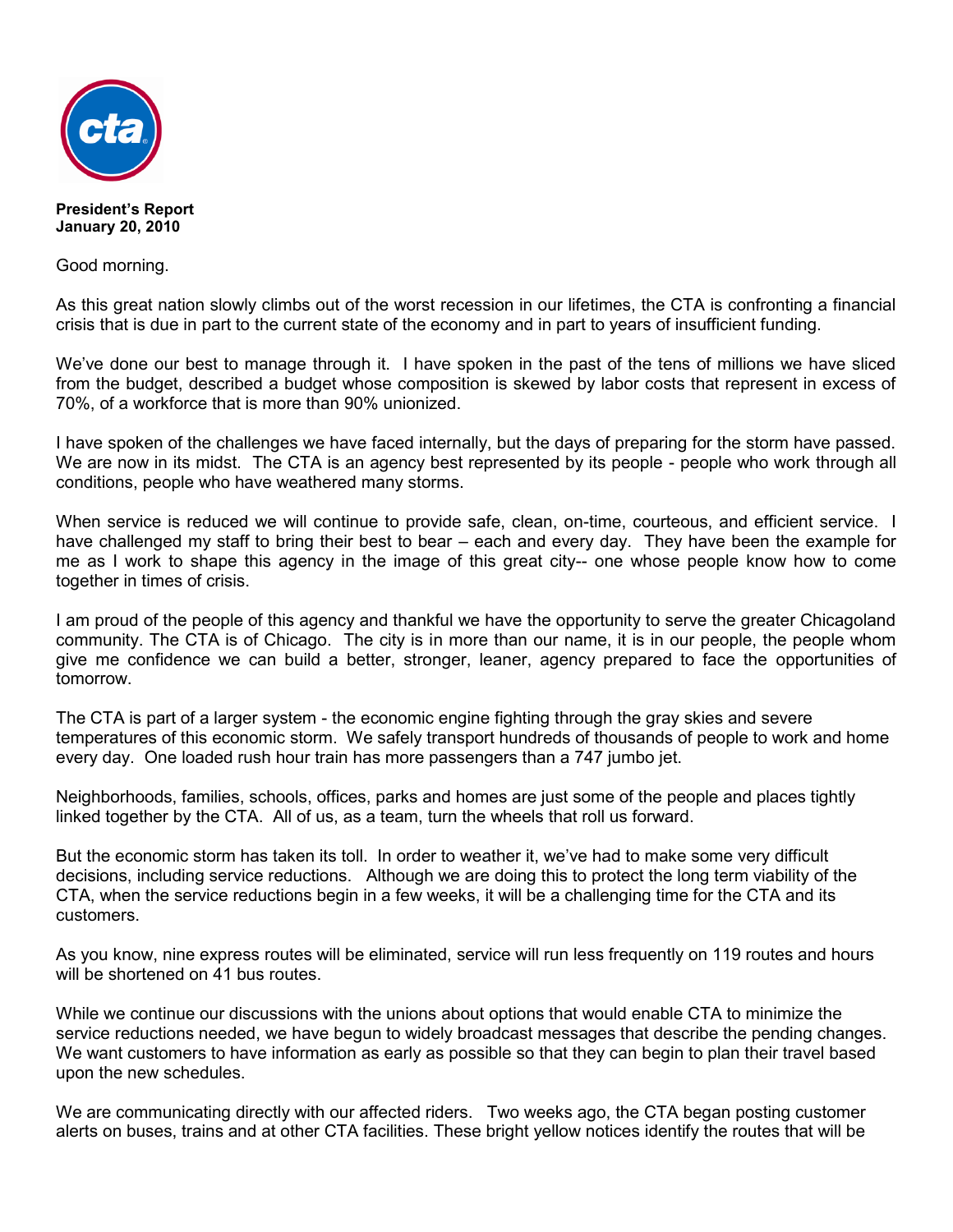affected by the service reductions. Information has also been posted on digital displays and other electronic signage at rail stations. In addition, starting last week we began to play audio announcements on bus routes.

We have two types of announcements. One outlines specific changes in the hours of operation and the other is a reminder that service on the route will be reduced or eliminated.

However, there are limits to the level of detail we can provide with those methods, so detailed, route-by-route information has also been posted on CTA's Web site.

Lastly, a brochure with specific service information will be distributed throughout the system.

Starting the week of January 25, CTA information specialists will be strategically deployed to key locations at bus stops and rail stations to distribute copies to customers. They will be deployed at all times of day so that we are reaching customers in off peak as well as peak hours.

Brochures will be available at rail stations, on buses and will be published on CTA's web site. We are also producing versions in Spanish, Polish and Chinese. If a customer does not have internet access, they can contact CTA Customer Service and one will be mailed to them. To better serve customers with questions, CTA's Customer Service center will add weekend hours on February 6 and 7, and be available for calls regarding service changes.

Signs at all CTA bus stops notifying customers of the changes to service will be in place by the end of the month.

We are also providing the information on cable TV via the city's municipal channels and Cook County's channel.

We're notifying elected officials and community organizations. Information has been sent to local elected officials, Chambers of Commerce, municipalities, and city agencies so that they may assist us in our communication efforts if residents contact them. Additional detailed information will be delivered to these groups in the coming weeks. We are also notifying community and faith-based organizations.

We greatly regret the difficulty these service reductions will cause our riders and the hardship the corresponding layoffs will cause our employees and their families. However, until economic conditions dictate or our revenue sources recover, our operating costs must be reduced. By continuing to manage responsibly and making very difficult but necessary decisions, the CTA will hold a balanced budget throughout 2010 as required by law.

Public transit is an essential regional resource. We are hopeful that as the economy improves, so will our revenues so that we may begin to restore service levels.

We will continue to work diligently with regional leaders, as well as our elected officials in Springfield and Washington D.C. to prioritize robust, long-term funding of mass transit.

On January 9, Chairman Peterson, Directors Silva, Grimshaw, McClean and I joined Mayor Daley and a number of elected officials for a ribbon cutting to mark the successful completion of the \$530 million Brown Line Capacity Expansion project.

 $\mathcal{L}$ 

Now all Brown Line stations are accessible with the addition of either elevators or ramps. The CTA now has 91 accessible stations out of 144.